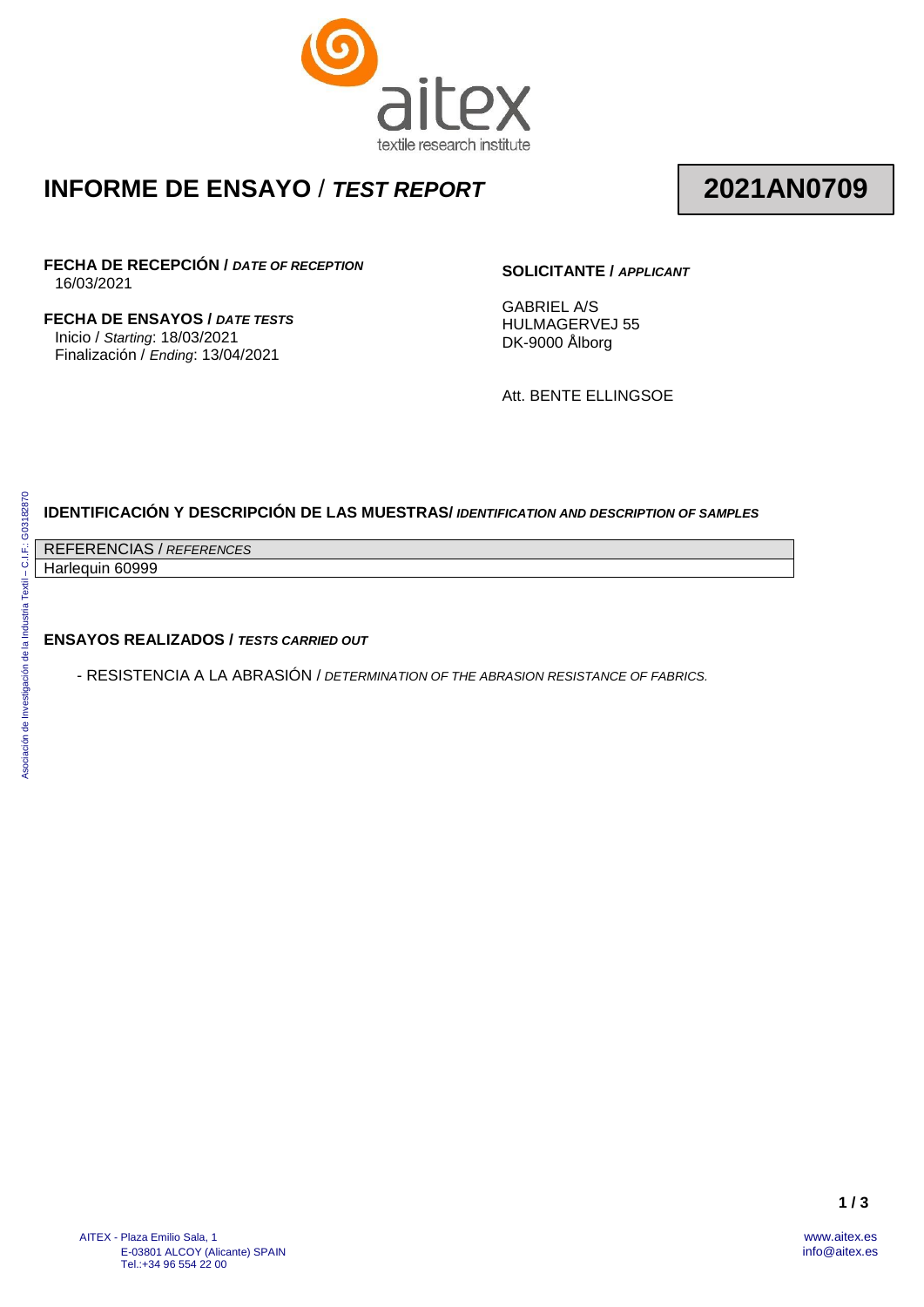

|                                    | <b>RESISTENCIA A LA ABRASIÓN</b>                                            |                                              | <b>DETERMINATION OF THE ABRASION RESISTANCE OF FABRICS</b>                       |                                                                           |            |
|------------------------------------|-----------------------------------------------------------------------------|----------------------------------------------|----------------------------------------------------------------------------------|---------------------------------------------------------------------------|------------|
| Norma<br><b>Standard</b>           |                                                                             |                                              |                                                                                  |                                                                           |            |
|                                    | ASTM D4157:2013 (Opcion / Option 1)                                         |                                              |                                                                                  |                                                                           |            |
| <b>Aparato</b><br><b>Apparatus</b> |                                                                             |                                              |                                                                                  |                                                                           |            |
|                                    | Abrasímetro Wyzenbeek                                                       |                                              |                                                                                  |                                                                           |            |
|                                    |                                                                             |                                              | Atmosphere for conditioning and testing according accordance UNE EN ISO 139:2005 | Atmósfera de acondicionamiento y ensayo según acuerdo UNE EN ISO 139:2005 |            |
|                                    | <b>Temperatura</b><br><b>Temperature</b>                                    |                                              | (20±2) °C                                                                        | <b>Humedad relativa</b><br><b>Relative humidity</b>                       | $(65±4)$ % |
| <b>Testing conditions</b>          | Condiciones de ensayo                                                       |                                              |                                                                                  |                                                                           |            |
|                                    | Frote contra tejido Cotton Duck 10<br>Rubbing against 10 Cotton Duck fabric |                                              |                                                                                  |                                                                           |            |
|                                    |                                                                             |                                              |                                                                                  | Tensión de la muestra                                                     | 4 pounds   |
|                                    |                                                                             | Presión de ensayo<br><b>Testing pressure</b> | 3 pounds                                                                         | <b>Specimen tension</b>                                                   |            |
| Tipo de tejido                     |                                                                             |                                              |                                                                                  |                                                                           |            |
| Type of fabric<br>Tejido de punto  |                                                                             |                                              |                                                                                  |                                                                           |            |
| Knitting fabric<br>Fin de ensayo   |                                                                             |                                              |                                                                                  |                                                                           |            |
| <b>End point</b>                   |                                                                             |                                              |                                                                                  |                                                                           |            |
|                                    | Rotura de 1 hilos/ one yarns break<br>Referencia                            |                                              |                                                                                  |                                                                           |            |
|                                    | <b>Reference</b>                                                            | Harlequin 60999                              |                                                                                  |                                                                           |            |
|                                    | <b>Sentido</b><br><b>Direction</b>                                          | <b>Probetas</b><br><b>Specimens</b>          |                                                                                  | Nº de ciclos hasta fin de ensayo<br>Cycles up to end point                |            |
|                                    |                                                                             | 1                                            |                                                                                  | >100.000                                                                  |            |
|                                    |                                                                             | $\overline{2}$                               |                                                                                  | >100.000                                                                  |            |
|                                    | Longitudinal                                                                | 3                                            |                                                                                  | >100.000                                                                  |            |
|                                    | Lenghtwise                                                                  | $\overline{4}$                               |                                                                                  | >100.000                                                                  |            |
|                                    |                                                                             | 5                                            |                                                                                  | >100.000                                                                  |            |
|                                    |                                                                             | $6\phantom{1}6$                              |                                                                                  | >100.000                                                                  |            |
|                                    |                                                                             | 1                                            |                                                                                  | >100.000                                                                  |            |
|                                    |                                                                             | $\overline{c}$                               |                                                                                  | >100.000                                                                  |            |
|                                    | Transversal                                                                 | 3                                            |                                                                                  | >100.000                                                                  |            |
|                                    | Crosswise                                                                   | $\overline{\mathbf{4}}$                      |                                                                                  | >100.000                                                                  |            |
|                                    |                                                                             | 5                                            |                                                                                  | >100.000                                                                  |            |
|                                    |                                                                             | $6\phantom{1}$                               |                                                                                  | >100.000                                                                  |            |

 $\lceil$